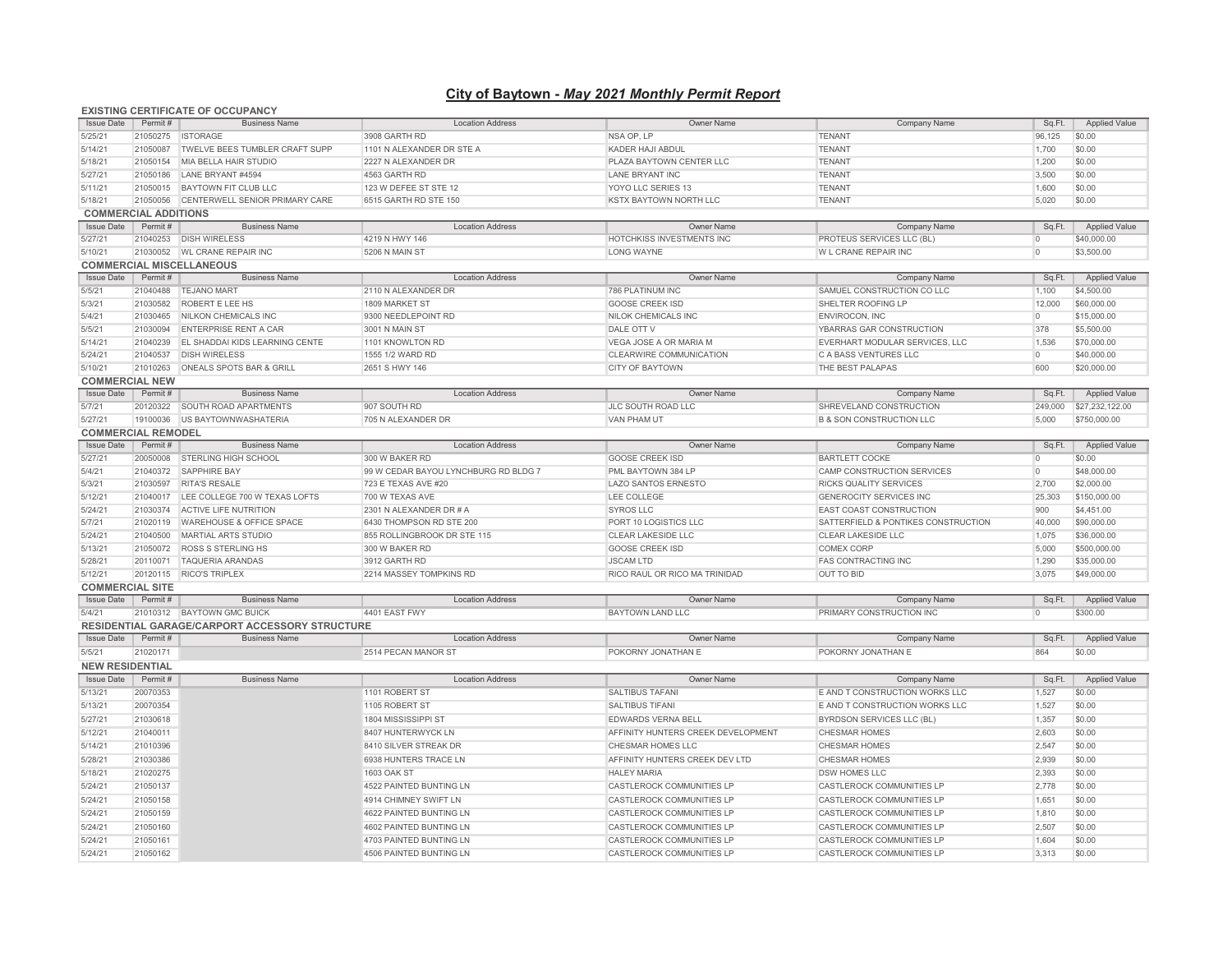| 5/21/21           | 21050108                  |                                  | 4723 PAINTED BUNTING LN                               | CASTLEROCK COMMUNITIES LP                         | CASTLEROCK COMMUNITIES LP                                               | 3,157          | \$0.00               |
|-------------------|---------------------------|----------------------------------|-------------------------------------------------------|---------------------------------------------------|-------------------------------------------------------------------------|----------------|----------------------|
| 5/24/21           | 21050123                  |                                  | 4519 PAINTED BUNTING LN                               | CASTLEROCK COMMUNITIES LP                         | CASTLEROCK COMMUNITIES LP                                               | 2,706          | \$0.00               |
| 5/21/21           | 21050138                  |                                  | 4618 PAINTED BUNTING LN                               | CASTLEROCK COMMUNITIES LP                         | CASTLEROCK COMMUNITIES LP                                               | 3,003          | \$0.00               |
| 5/5/21            | 21030006                  |                                  | 3015 KETTERING DR                                     | SANCHEZ JUAN F                                    | TILSON HOMES CORP                                                       | 2,967          | \$0.00               |
| 5/27/21           | 21050157                  |                                  | 8811 MORNING DOVE LN                                  | CASTLEROCK COMMUNITIES LP                         | CASTLEROCK COMMUNITIES LP                                               | 2,706          | \$0.00               |
| 5/10/21           | 21040539                  |                                  | 8807 MORNING DOVE LN                                  | CASTLEROCK COMMUNITIES LP                         | CASTLEROCK COMMUNITIES LP                                               | 2.222          | \$0.00               |
| 5/10/21           | 21040541                  |                                  | 4523 PAINTED BUNTING LN                               | CASTLEROCK COMMUNITIES LP                         | CASTLEROCK COMMUNITIES LP                                               | 2,222          | \$0.00               |
| 5/10/21           | 21040542                  |                                  | 4507 PAINTED BUNTING LN                               | CASTLEROCK COMMUNITIES LP                         | CASTLEROCK COMMUNITIES LP                                               | 2,733          | \$0.00               |
| 5/10/21           | 21040545                  |                                  | 8811 SANDHILL CRANE RD                                | CASTLEROCK COMMUNITIES LP                         | CASTLEROCK COMMUNITIES LP                                               | 3,257          | \$0.00               |
| 5/7/21            | 20120072                  |                                  | 1118 RIGGS ST                                         | GOMEZ JUAN CARLOS SUAREZ                          | PACC-MAN PAINTING LLC                                                   | 1,929          | \$0.00               |
|                   | <b>RESIDENTIAL ADD ON</b> |                                  |                                                       |                                                   |                                                                         |                |                      |
| <b>Issue Date</b> | Permit#                   | <b>Business Name</b>             | <b>Location Address</b>                               | Owner Name                                        | Company Name                                                            | Sq.Ft.         | <b>Applied Value</b> |
| 5/7/21            | 20120417                  |                                  | 1508 COLBY DR                                         | <b>MANZANARES JESUS</b>                           | <b>GALVAN CUSTOM HOMES INC</b>                                          | 1,120          | \$0.00               |
| 5/21/21           | 21040313                  |                                  | 4434 GREEN TEE DR                                     | MOON JOHN OR DEEDRA                               | PREMIER OUTDOOR INSTALLATIONS                                           | 180            | \$0.00               |
|                   |                           | <b>RESIDENTIAL MISCELLANEOUS</b> |                                                       |                                                   |                                                                         |                |                      |
| <b>Issue Date</b> | Permit#                   | <b>Business Name</b>             | <b>Location Address</b>                               | Owner Name                                        | Company Name                                                            | Sq.Ft.         | <b>Applied Value</b> |
| 5/11/21           | 21040357                  |                                  | 1902 PINEWOOD COURT DR                                | <b>COLLINS JAMES &amp; MIRONDA</b>                | <b>QUALITY GENERATORS (BL)</b>                                          | $\overline{0}$ | \$0.00               |
| 5/11/21           | 21040424                  |                                  | 107 LAZY LN                                           | FLYNT HARVEY W JR                                 | FLYNT HARVEY W JR                                                       | $\overline{0}$ | \$0.00               |
|                   |                           |                                  |                                                       |                                                   |                                                                         | $\overline{0}$ |                      |
| 5/4/21            | 21040489                  |                                  | 312 E CEDAR BAYOU LYNCHBURG RD<br><b>1300 PINE ST</b> | GONZALEZ YOLANDA & JAVIER<br><b>GARCIA JUAN M</b> | JOSE ANGEL DOMINGUEZ CONTRACTORS<br>SANCHEZ CARPENTRY & COMPLETE REMODE | $\circ$        | \$0.00               |
| 5/5/21            | 21040490                  |                                  |                                                       |                                                   |                                                                         |                | \$0.00               |
| 5/13/21           | 21040491                  |                                  | 2322 SPRING HOLLOW DR                                 | CANDILADA ROMEO                                   | SOLSTICE SOLAR LLC (BL)                                                 | $\overline{0}$ | \$0.00               |
| 5/20/21           | 21050417                  |                                  | 4104 LONGHORN DR                                      | <b>GLASER CLARK &amp; MARLENE</b>                 | ALLIED FOUNDATION SPECIALISTS                                           | $\circ$        | \$0.00               |
| 5/20/21           | 21050418                  |                                  | 302 WILDWOOD ST                                       | LERMA MAGDALENA C ESTATE OF                       | ALLIED FOUNDATION SPECIALISTS                                           | $\overline{0}$ | \$0.00               |
| 5/26/21           | 21050439                  |                                  | 8815 SANDHILL CRANE RD                                | FELIX ROCHELLE I                                  | SUNRUN INSTALLATION SERVICES (BL)                                       | $\overline{0}$ | \$0.00               |
| 5/3/21            | 21030655                  |                                  | 3507 AUTUMN LN                                        | RADEMSKY JOE OR CECIL JO ANN                      | BAY AREA FENCE & GATES LLC                                              | $\circ$        | \$0.00               |
| 5/26/21           | 21050464                  |                                  | 4819 BENTONITE BLVD                                   | NRE CAPITAL LLC                                   | EMPIRE SOLAR GROUP LLC (BL)                                             | $\circ$        | \$0.00               |
| 5/25/21           | 21050521                  |                                  | 216 BURNETT DR                                        | PARESSON PAUL                                     | STATEWIDE REMODELING                                                    | $\circ$        | \$0.00               |
| 5/6/21            | 21030647                  |                                  | 1910 MANOR DR                                         | CANNARIATO BENARD J SR & SUSAN                    | SUNRUN INSTALLATION SERVICES (BL)                                       | $\overline{0}$ | \$0.00               |
| 5/26/21           | 21050567                  |                                  | 301 BOLSTER ST                                        | ROJAS BENITO SUAREZ MARIA LOURDES                 | ROJAS BENITO SUAREZ MARIA LOURDES                                       | $\circ$        | \$0.00               |
| 5/26/21           | 21050571                  |                                  | 3702 MONTEGO DR                                       | <b>CORNELL DAVID</b>                              | ALLIED FOUNDATION SPECIALISTS                                           | $\circ$        | \$0.00               |
| 5/28/21           | 21050649                  |                                  | 205 E FAYLE ST                                        | <b>FONTENOT VIOLA</b>                             | <b>FONTENOT VIOLA</b>                                                   | $\overline{0}$ | \$0.00               |
| 5/28/21           | 21050645                  |                                  | 1505 SOUTHWOOD DR                                     | PEDERSEN ERIC                                     | BAY AREA FENCE & GATES LLC                                              | $\overline{0}$ | \$0.00               |
| 5/12/21           | 21040133                  |                                  | 605 BRIARCLIFT LN                                     | CERVANTES FELIPE JR & MARIA E                     | CERVANTES FELIPE JR & MARIA E                                           | $\overline{0}$ | \$0.00               |
| 5/26/21           | 21050312                  |                                  | 4051 GREYLAG CT                                       | <b>COLLINS CHRISTOPHER</b>                        | FREEDOM FOREVER TEXAS LLC                                               | $\circ$        | \$0.00               |
| 5/26/21           | 21050366                  |                                  | 4409 COUNTRY CLUB VW                                  | CAMERON OWEN E & BILLIE H                         | BAY AREA FENCE & GATES LLC                                              | $\overline{0}$ | \$0.00               |
| 5/26/21           | 21050367                  |                                  | 6707 BIENVILLE AVE                                    | HAZELET ROBERT M                                  | EMPIRE SOLAR GROUP LLC (BL)                                             | $\overline{0}$ | \$0.00               |
| 5/27/21           | 21050385                  |                                  | 1910 MAJESTIC LN                                      | <b>SALINAS LARRY</b>                              | TRISMART SOLAR (BL)                                                     | $\circ$        | \$0.00               |
| 5/24/21           | 21010433                  |                                  | 1304 MESQUITE ST                                      | <b>MARTIN MARY J</b>                              | MARTIN MARY J                                                           | $\circ$        | \$0.00               |
| 5/4/21            | 21020200                  |                                  | 4320 GREEN TEE DR                                     | MALHI MUHAMMAD A                                  | <b>ELIAN CONSTRUCTION</b>                                               | $\overline{0}$ | \$0.00               |
| 5/24/21           | 21030507                  |                                  | 112 CABANISS AVE                                      | CRUZ SABAS OR LINDA                               | J M MURPHY BUILDER INC                                                  | $\overline{0}$ | \$0.00               |
| 5/13/21           | 21030461                  |                                  | 3310 DEL NORTE DR                                     | DYER MICHAEL JAMES & LAURA                        | <b>TANCOE LLC</b>                                                       | $\overline{0}$ | \$0.00               |
| 5/3/21            | 21030479                  |                                  | 200 N 2ND ST                                          | CHASE CALEB OR CHAVARRIA AMARIS KAR               | CHASE CALEB OR CHAVARRIA AMARIS KAR                                     | $\overline{0}$ | \$0.00               |
| 5/6/21            | 20090767                  |                                  | 201 E FRANCIS ST                                      | PEREZ BOBBY SR OR ELMA P                          | <b>GENERATOR SUPERCENTER LP (BL)</b>                                    | $\overline{0}$ | \$0.00               |
| 5/12/21           | 21050103                  |                                  | 4416 COUNTRY CLUB VW                                  | DEHOYOS MICHAEL F                                 | DAYTON CONCRETE                                                         | $\circ$        | \$0.00               |
| 5/13/21           | 21050115                  |                                  | 1901 WRIGHT BLVD                                      | <b>FRASCONA ROBERT &amp; PATRICIA</b>             | LONESTAR SOLAR SERVICE LLC                                              | $\overline{0}$ | \$0.00               |
| 5/6/21            | 21050119                  |                                  | 1403 CARLTON ST                                       | FELTON ARTISHA R                                  | FELTON ARTISHA R                                                        | $\overline{0}$ | \$0.00               |
| 5/6/21            | 21050124                  |                                  | 2201 BELVEDERE DR                                     | MITCHELL TIMOTHY P JR & STEPHANIE                 | ALLIED FOUNDATION SPECIALISTS                                           | $\overline{0}$ | \$0.00               |
| 5/24/21           | 21050198                  |                                  | 4103 SHANNON BND                                      | <b>DENNIS MUSKA</b>                               | BAY AREA FENCE & GATES LLC                                              | $\circ$        | \$0.00               |
| 5/24/21           | 21050136                  |                                  | 2406 BAY OAKS HARBOR DR                               | ZALE BRIAN                                        | <b>LAWNS OF BAYTOWN</b>                                                 | $\overline{0}$ | \$0.00               |
| 5/14/21           | 21050141                  |                                  | 4907 RIPPLE CREEK DR                                  | <b>GRAVETT ROBERT C</b>                           | TRISMART SOLAR (BL)                                                     | $\overline{0}$ | \$0.00               |
| 5/24/21           | 21050200                  |                                  | 1807 RICHARDSON ST                                    | <b>GALLARDO CARLOS</b>                            | TITAN SOLAR POWER TX INC (BL)                                           | $\circ$        | \$0.00               |
| 5/24/21           | 21050201                  |                                  | 4106 ARTHUR CT                                        | <b>GARRETT GREGORY</b>                            | JMH SERVICES LLC (BL)                                                   | $\circ$        | \$0.00               |
| 5/28/21           | 21050204                  |                                  | 3410 SURREY ST                                        | <b>TRAHAN BYRON K</b>                             | JMH SERVICES LLC (BL)                                                   | $\overline{0}$ | \$0.00               |
| 5/26/21           | 21050164                  |                                  | 10006 PINE VALLEY CT                                  | <b>GALLOWAY PATRICIA</b>                          | STORM GUARDIAN GENERATORS (BL)                                          | $\overline{0}$ | \$0.00               |
|                   |                           |                                  |                                                       |                                                   |                                                                         |                |                      |
| 5/18/21           | 21050179                  |                                  | 3213 IOWA ST                                          | SEIDEL EDGAR HOWARD                               | <b>TEXAS FOUNDATION REPAIR</b>                                          | $\overline{0}$ | \$0.00               |
| 5/24/21           | 21050222                  |                                  | 8106 SANFORD ST                                       | <b>BRIDWELL JACOB</b>                             | SUNRUN INSTALLATION SERVICES (BL)                                       | $\Omega$       | \$0.00               |
| 5/28/21           | 21050242                  |                                  | 203 MEADOR LN                                         | SANDERS JUSTIN C                                  | TITAN SOLAR POWER TX INC (BL)                                           | $\overline{0}$ | \$0.00               |

5/24/21 21050105 5023 CHIMNEY SWIFT LN CASTLEROCK COMMUNITIES LP CASTLEROCK COMMUNITIES LP 2,982 \$0.00